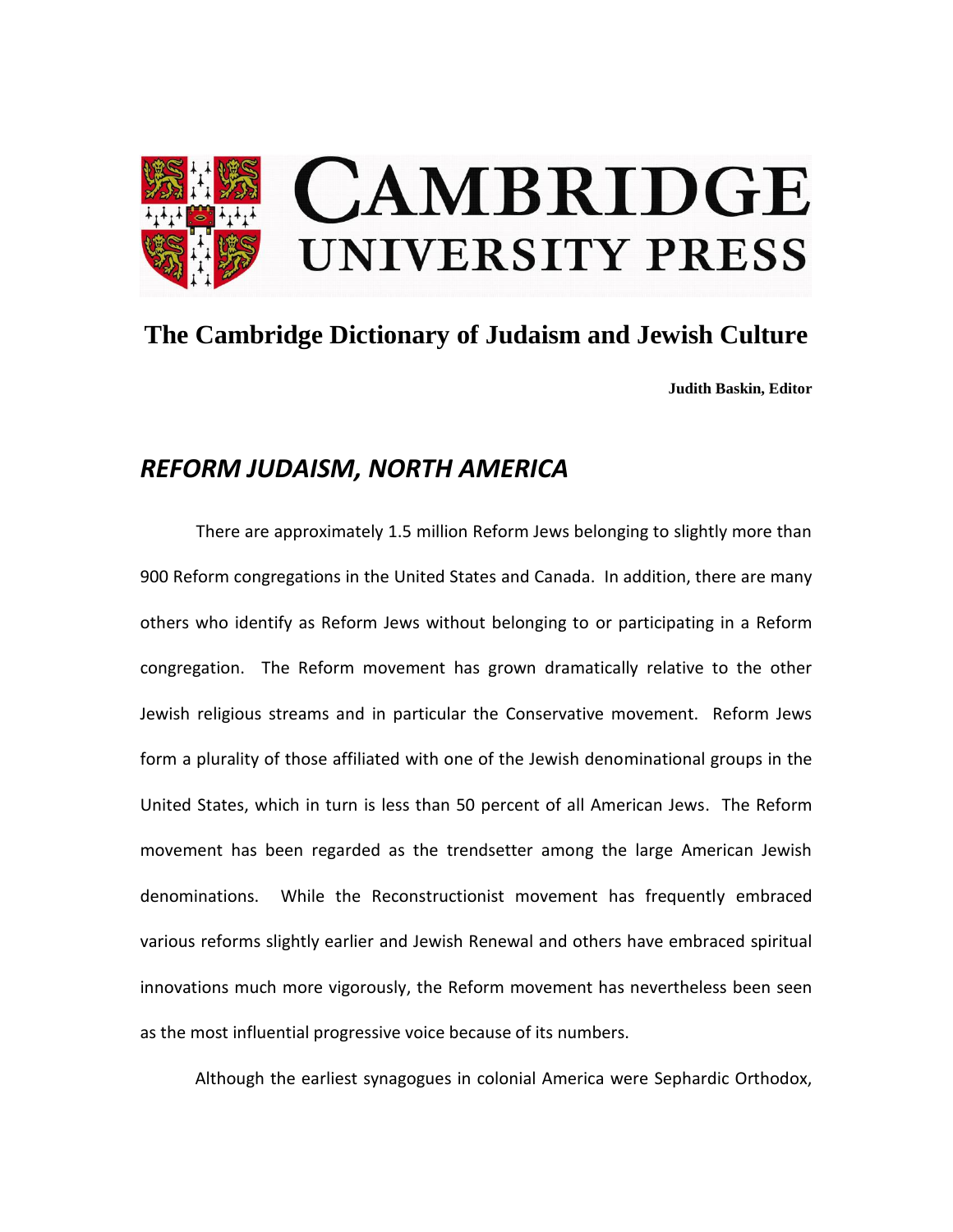the Reform movement began to develop in the United States in the 1820s and 1830s with the growing immigration of Jews from Central Europe. The first attempt at building a Reform temple in the United States began in 1824 in the Sephardic community of Charleston, South Carolina, when forty-seven members of Congregation Beth Elohim signed a petition to the board of directors requesting that they consider a number of minor ritual reforms, including the introduction of a small number of prayers in English. The board rejected their request; they seceded and formed a separate congregation, rejoined the mother synagogue a few years later, and eventually were one factor in the entire congregation embracing Reform.

In the period between 1836 and 1881, American Reform Judaism grew steadily with the arrival of about 250,000 Jews from Central Europe, some of whom may already have been sympathetic to the movement. On the eve of the large-scale immigration of Eastern European Jewry that began in the 1880s, the Reform movement dominated American Judaism. It appealed to people who wanted to maintain a Jewish identity and various Jewish practices without a system of compulsory ritual adherence. No longer obligated to observe all the laws and customs of Orthodox Judaism, members of Reform synagogues could maintain forms of practice that remained distinctive and meaningful in a modern Christian-dominated society and yet did not separate Jews significantly from their Christian neighbors.

The first leader of American Reform Judaism was Rabbi Isaac Mayer Wise (1819- 1900), who arrived in the United States from Bohemia in 1846. He was the main influence behind the establishment of the Union of American Hebrew Congregations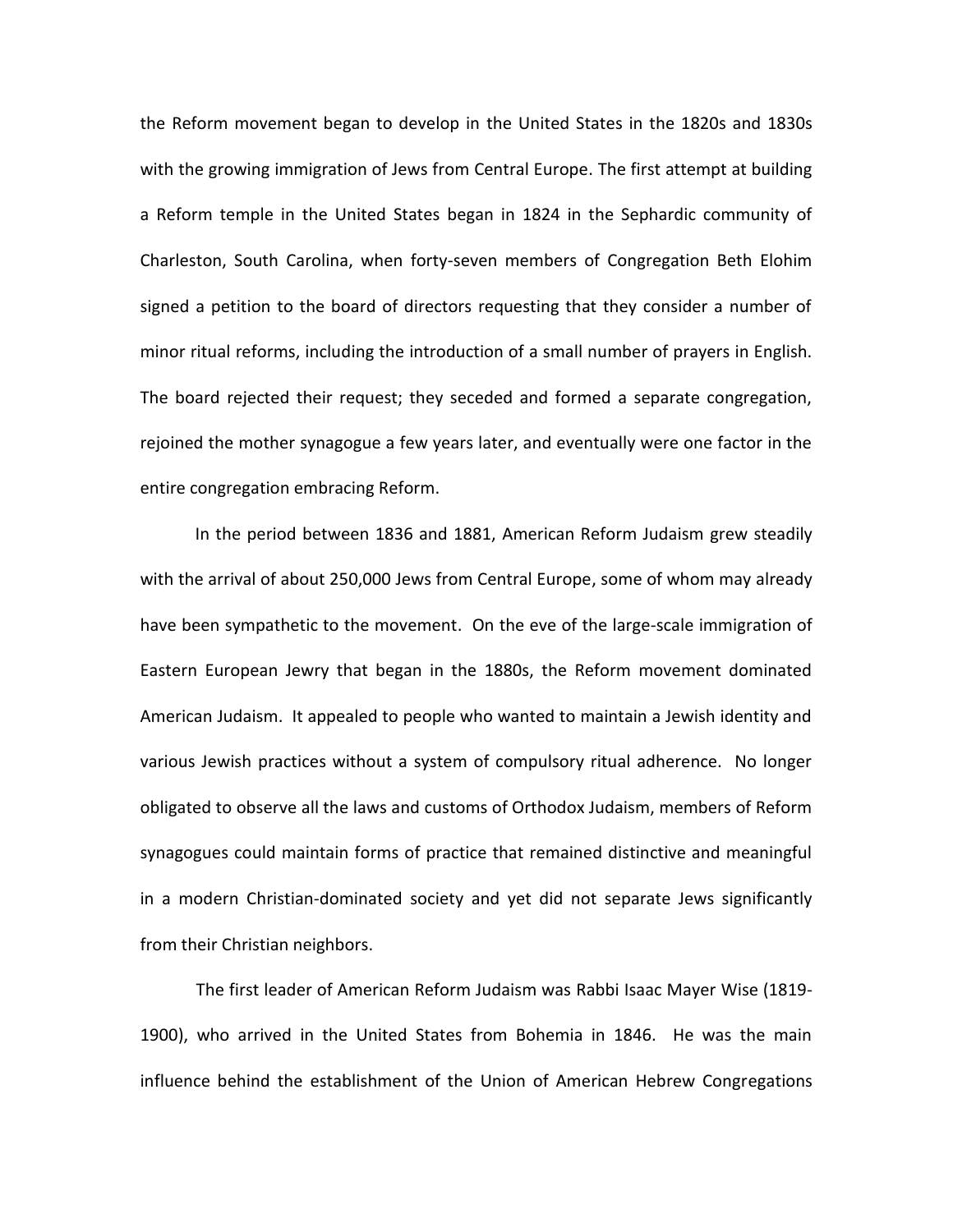(UAHC) in 1873, and he founded the Hebrew Union College (HUC) in Cincinnati, Ohio, in 1875 (the first seminary for rabbinic training in North America), and the Central Conference of American Rabbis (CCAR) in 1889. He was regarded as the leader of the moderate wing of the Reform movement, which battled with the radical Reformers, most of whom lived along the East coast. Led by Rabbi David Einhorn (1808-1879), the radical Reformers eventually succeeded in creating a de-ritualized form of liberal Judaism, which became known as Classical Reform. Classical Reform was defined by the 1885 Declaration of Principles, which became known as the Pittsburgh Platform. It minimized ritual and emphasized ethical behavior in a universalistic context as the central message of the biblical prophets (M. A. Meyer, Response to Modernity: A History of the Reform Movement in Judaism [1988]).

An important feature of American Reform Judaism was its stated commitment to the equality of women; this was expressed in various ways, including mixed seating during worship. Wise took credit for instituting family pews in Albany in 1851, but his boast was somewhat overstated because his congregation purchased a church building without an Ezrat Nashim (women's gallery) and therefore had little choice but to let the men and women sit together. In 1854, mixed pews were introduced in New York City; by the 1870s, they were the norm in most American synagogues. Girls and boys were educated together and American Reform congregations replaced **Bar Mitzvah** with **Confirmation**, a group ceremony for young people in their mid-teens (bar mitzvah made a comeback after World War II and bat mitzvah began to become popular in the 1970s). Ordination of women as rabbis and cantors, however, did not occur until late in the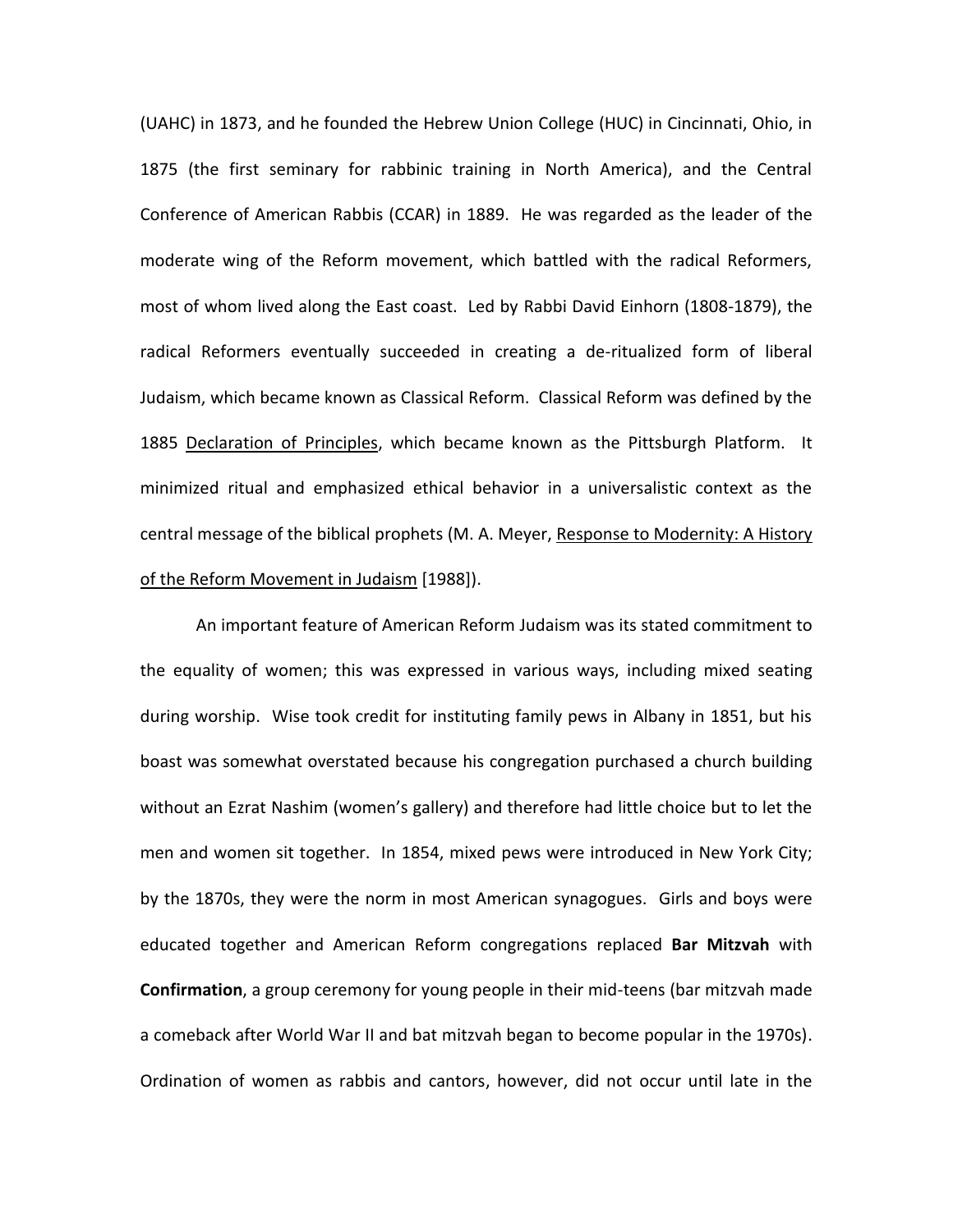twentieth century (see below and ORDINATION, FEMALE). The first synagogue sisterhood groups emerged in the 1890s and local groups were linked when the \***National Federation of Temple Sisterhoods** (now Women of Reform Judaism [WRJ]) was established in 1913. In 2005, WRJ had 75,000 members in five hundred local affiliates in the United States, Canada, and twelve other countries in 2005; the organization independently financed the publication of The Torah: A Women's Commentary (ed. T. Eshkenzi and A. Weiss [2007]), with contributions from over two hundred and fifty female scholars and rabbis (see SISTERHOODS).

The movement also had and has men's organizations in many temples, and a national organization to coordinate local chapters. The North American Federation of Temple Brotherhoods changed its name to Men of Reform Judaism (MRJ) in May, 2007. MRJ is a coalition of over 250 affiliated brotherhoods with 25,000 members across North America, which according to its website is dedicated to *tikkun olam*, 'repairing the world', through the practice of Brotherhood. They define their mandate broadly, explaining that MRJ members are actively involved in youth education, adult education, social action, and all types of fellowship activities which contribute to the enrichment of their synagogue communities. While many Reform congregations have brotherhoods as well as sisterhoods, these men's groups have struggled. While women historically found in organizational outlet for their energies through sisterhoods, men could serve on the board of the Temple and had no need of any auxiliary organizations. As women have become fully integrated into the power structure of reform temples over the last 30 years, some men have withdrawn from volunteer involvement entirely.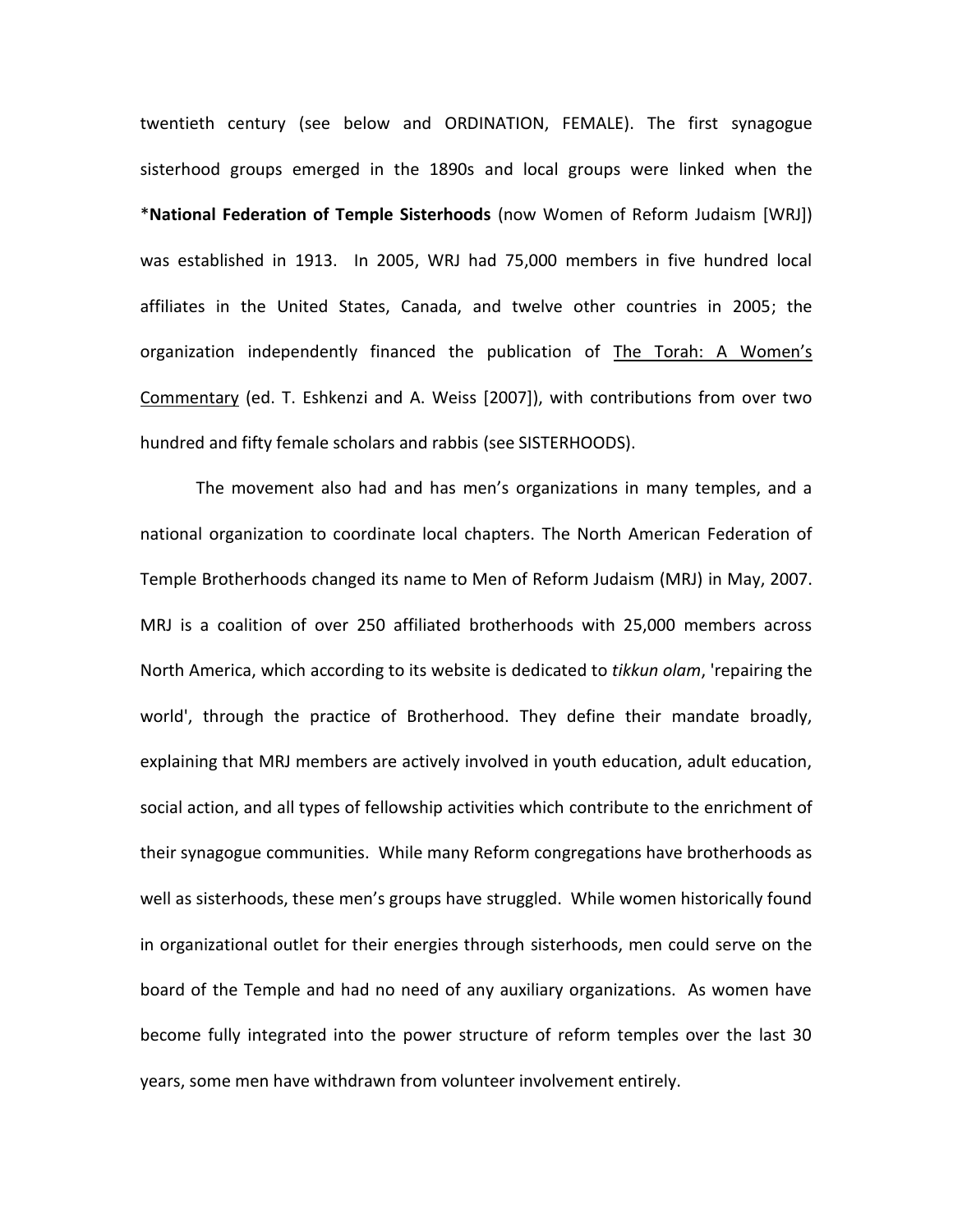Reform theologians were influenced by the modern biblical criticism of their time and were involved, as well, in the academic study of religion. They fostered a Reform Judaism that did not interpret the Bible in a literal manner and saw no conflict between religion and science. Most believed that God created the world in some form or manner, and continues to be involved as part of an ongoing process of progressive revelation. Late nineteenth century and early twentieth century reformers stressed the importance of ethical monotheism. They believed that the ethical message of Judaism derived from one beneficent creator God who exists as the source and goal of all humanity. Without the existence of God, any attempt to aspire to high ethical standards of behavior would be useless. The mission of Israel was to spread the concept of ethical monotheism, serving as God's messengers in an age without prophets.

As a corollary to this idea of the mission of Israel in the Diaspora, most but not all Reform leaders rejected Zionism. Judaism was a portable sanctuary and Jews could practice their religion wherever they lived. Minister Gustavus Posnanski famously declared at the dedication of the new building of the newly Reform congregation in Charleston, South Carolina, "this country is our Palestine, this city our Jerusalem, this house of God our Temple." These Reform leaders believed that since Jews were fully accepted as equal citizens in the United States of America, they had no need and no inclination to leave what they regarded as their homeland. Various American Reform statements of principles confirmed that they no longer believed in the religious concept of the ingathering of the exiles. For example, rabbinical leaders at the Philadelphia Conference of 1869 wrote, "The Messianic aim of Israel is not the restoration of the old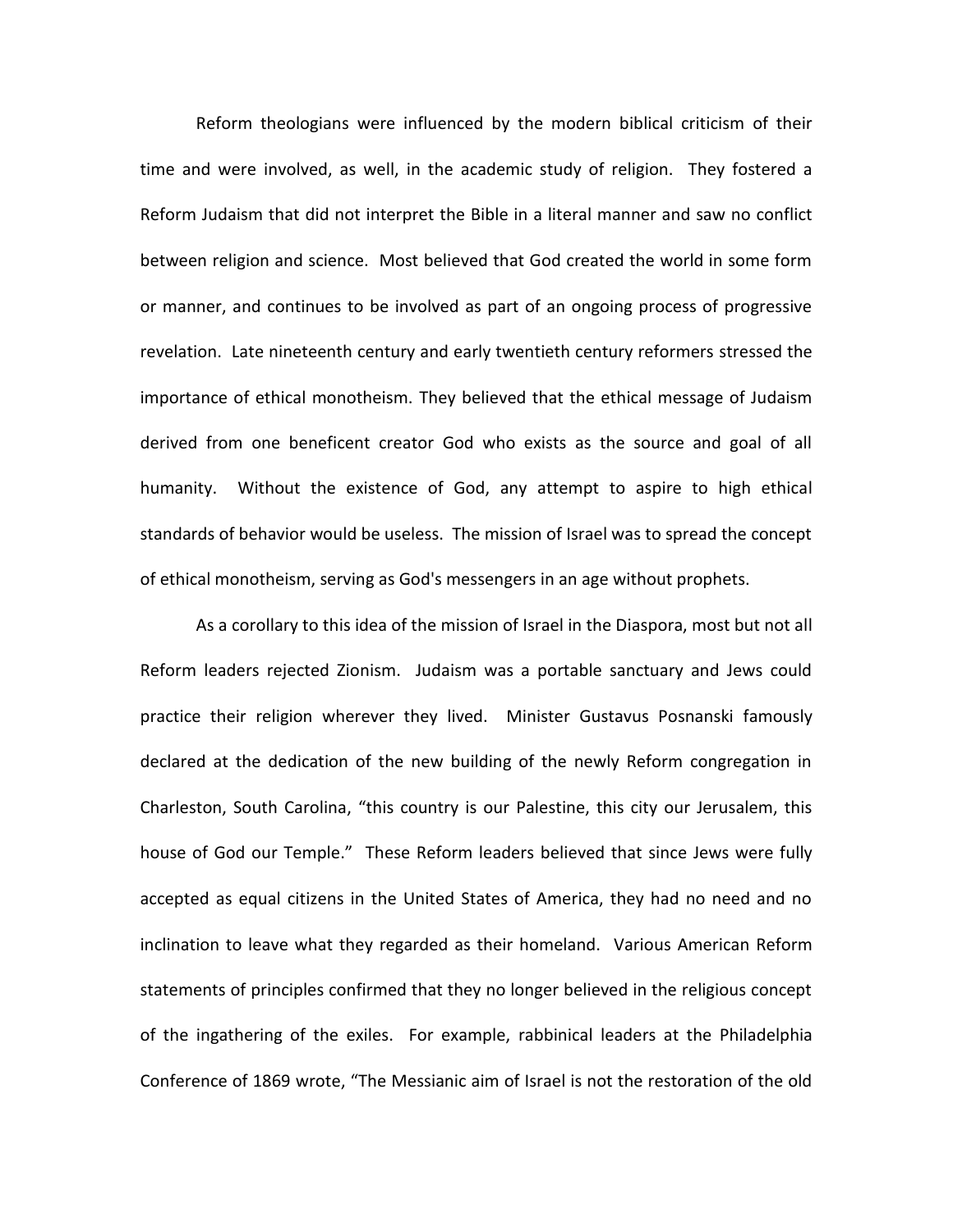Jewish state under a descendant of David, involving a second separation from the nations of the earth, but the union of all the children of God in the confession of the unity of God, so as to realize the unity of all rational creatures, and their call to moral sanctification."

While a number of Reform leaders, such as Rabbi Max Heller and Rabbi Bernhard Felsenthal, supported Zionism, the majority undoubtedly agreed with these words of the Pittsburgh Platform of 1885, "We consider ourselves no longer a nation, but a religious community; and we therefore expect neither a return to Palestine, nor a sacrificial worship under the sons of Aaron, nor the restoration of any of the laws concerning a Jewish state." While this was the majority sentiment in the late nineteenth and very early twentieth century, it began to change after future Supreme Court Justice Louis Dembitz Brandeis became a Zionist in 1912. After the Nazi advent to power in Germany in 1933, increasing numbers of Reform Jews understood that regardless of religious theory, there was a dire need for a place of refuge for European Jews. By the early 1940s, only a handful of Reform Jews remained staunchly anti-Zionist. They organized the American Council for Judaism, which exists in attenuated form to the present.

The American religious environment changed in the years immediately following World War II and the Reform movement adjusted accordingly. Jews of every persuasion were moving in ever larger numbers to the suburbs, and it was important for the religious denominations to organize new congregations that would in turn contribute to the development of their movements. Much of the credit for the relatively successful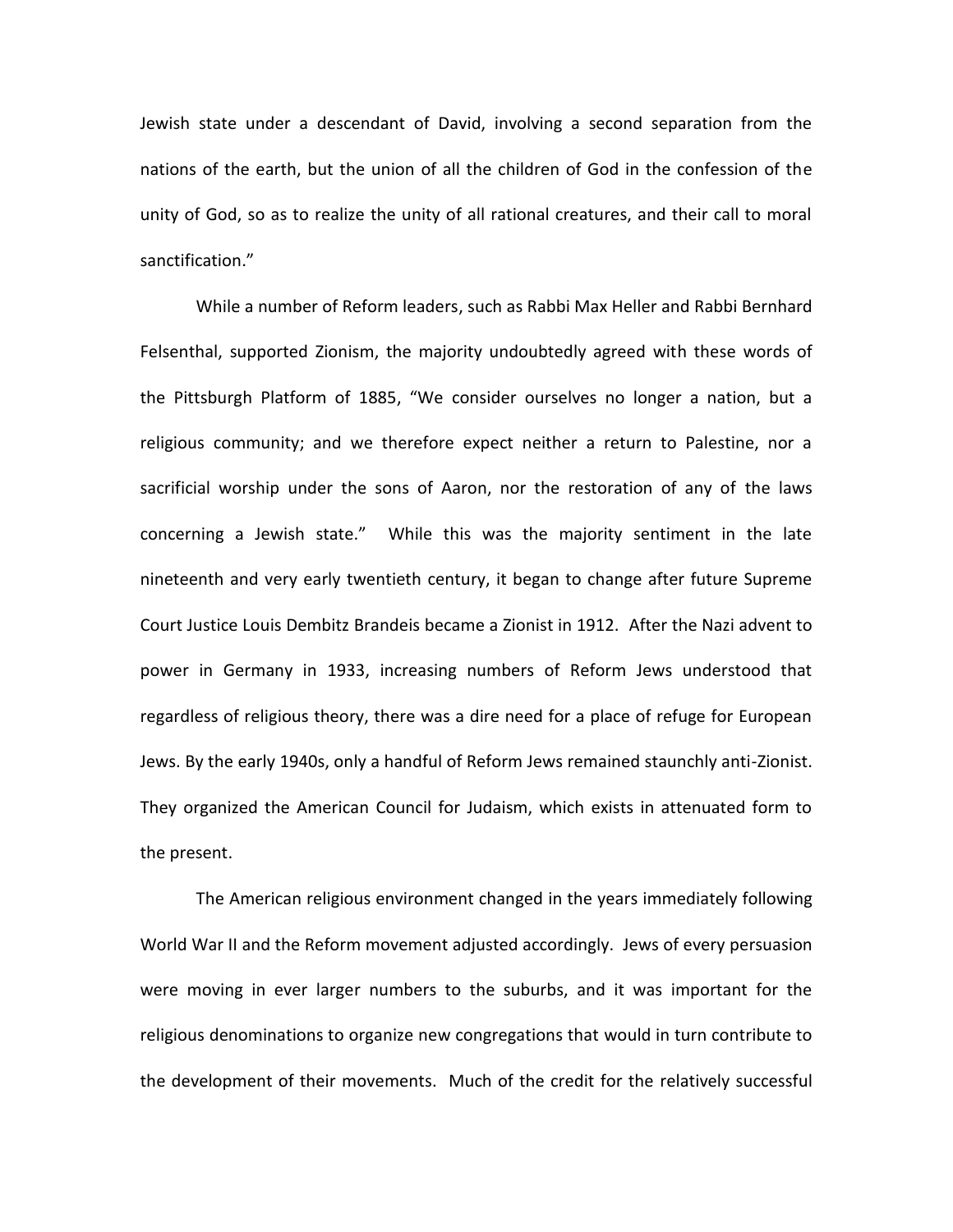adaptation of Reform Judaism to the post-World War II environment goes to Rabbi Maurice Eisendrath (1902-1973), who became executive director of the Union of American Hebrew Congregations (renamed the Union for Reform Judaism in 2003) in 1943 and its president in 1946. Eisendrath increased the profile of the movement by moving the national headquarters from Cincinnati to New York City in 1948. The "House of Living Judaism" was built on Fifth Avenue and 65<sup>th</sup> Street in Manhattan, beside the major New York City Reform synagogue, Temple Emanu-El. While there had originally been one rabbinical seminary, the Hebrew Union College (HUC) in Cincinnati, by the end of the twentieth century, there were four separate centers. The 1950 merger of the Jewish Institute of Religion (JIR), which had been established by Rabbi Stephen Wise (no relation to Isaac Mayer Wise), with the Hebrew Union College provided a New York City location. HUC-JIR then established additional campuses in Los Angeles and Jerusalem, making it the largest and most prestigious Reform rabbinical seminary in the world.

One of the central issues facing the Reform movement was how to provide its members with guidance on ceremonial observance without creating another legal structure. Any obligatory system of religious laws would have been anathema to most Reform Jews. Nevertheless, many religious leaders felt that Reform Judaism allowed for too much freedom and that most lay people interpreted this as meaning that they did not have to observe any ritual whatsoever. Reform "covenant" theologians believed that one of the solutions to this problem was to reemphasize the centrality of the b'rit, the covenant between God and the children of Israel. This was presented as an organic historical relationship that was reciprocal and continued from generation to generation.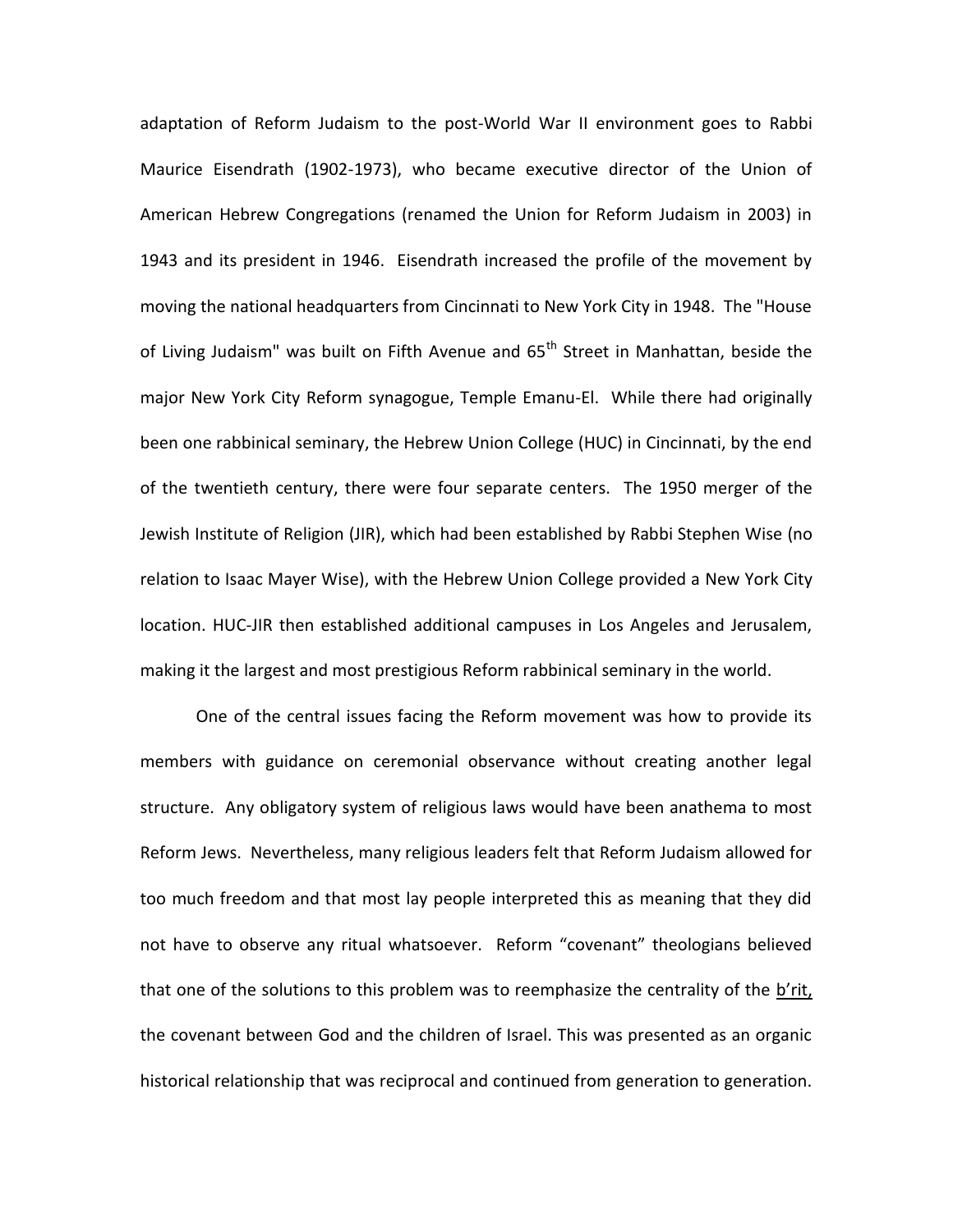Emphasis on this covenant provided a liberal framework for helping people to understand that incorporating religious practices into their lives could be an expression of commitment to this relationship with the divine.

The Hebrew Union College – Jewish Institute of Religion began ordaining women in 1972; in recent decades, female rabbis have brought an energy and dynamism that have enlivened Reform worship and education. The first woman to be ordained was Rabbi **Sally Jane Priesand**. HUC-JIR established The Sally J. Priesand Visiting Professorship in her honor in the fall of 1999 at the New York Campus. By the early twenty-first century, women rabbis, as well as cantors, synagogue presidents, and other religious leaders, have become increasingly numerous, not only in Reform Judaism but in Reconstructionist and Conservative Judaisms, as well (see ORDINATION, FEMALE).

Another area where Reform Judaism has changed dramatically is in the realm of liturgy. The Union Prayer Book had been a ubiquitous presence since the closing years of the 1800s, and by the 1960s, many younger people found its ponderous language excessively formal and its theological conceptions outdated. There was, however, no consensus on what a new prayer book might look like. The CCAR Liturgy Committee decided that it was not possible to create a single service that would be satisfactory to the different theological positions within the movement and so they decided to include multiple services, thus allowing for considerable theological diversity. When Gates of Prayer: The New Union Prayer Book was published in 1975, it included ten Sabbath evening and six Sabbath morning services. The services all followed a similar prayer structure, but they differed in theological focus and the specific prayers that were used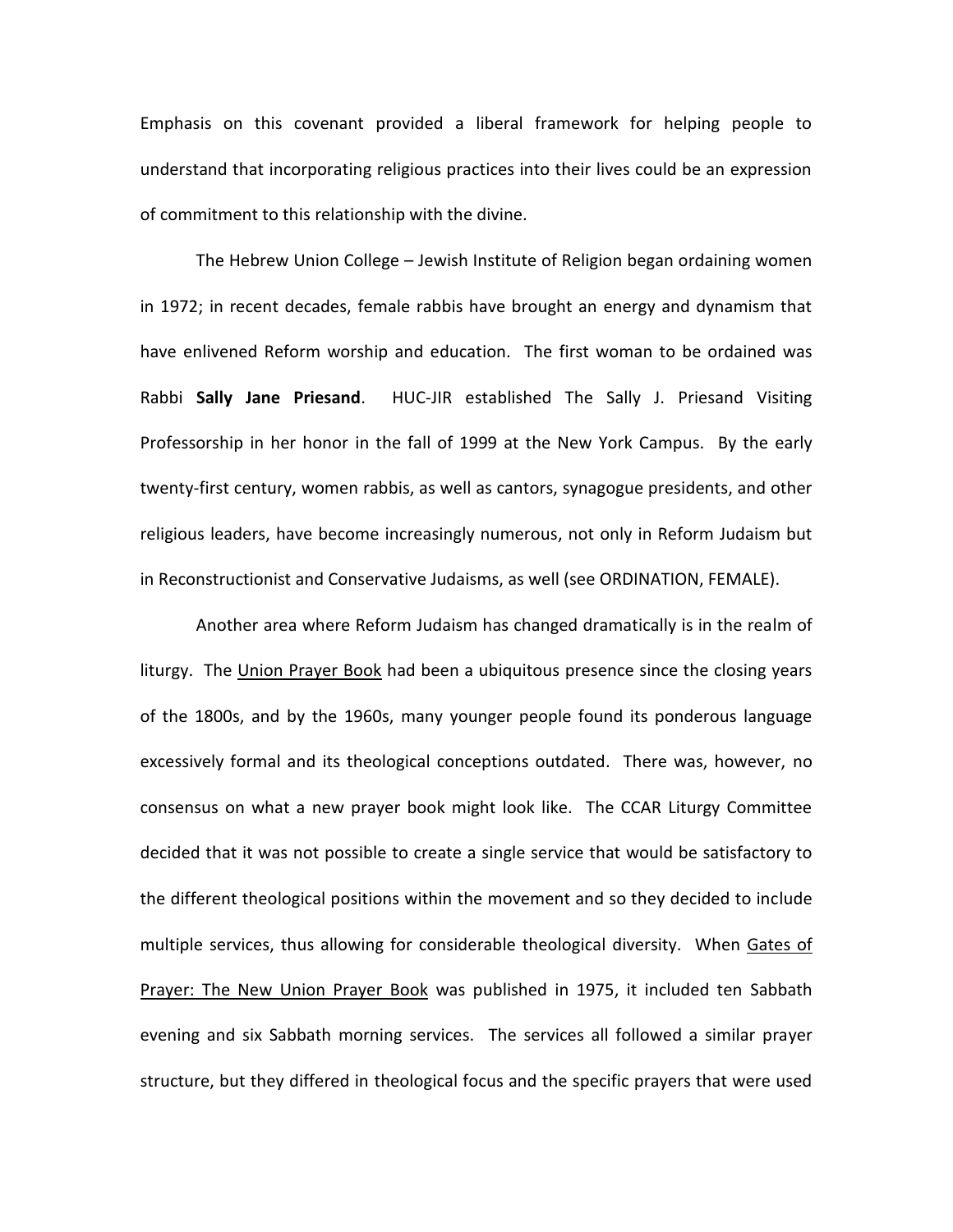to express those theological positions. Unfortunately, Gates of Prayer was published in a non-gender sensitive format and critical voices began to be heard almost immediately. Also, the transliterations were put in the back, making them almost impossible to find in a timely way.

Many found the prayer book to be too heavy to hold in their hands or lap for the length of the service and asked for something smaller and lighter. The CCAR responded by producing two experimental paperback prayer books in 1992 and 1993 and a more permanent grey hard cover gender sensitive Gates of Prayer in 1994. The expectation was that an entirely new prayer book would be published shortly, but the project was delayed again and again as the Liturgy Committee attempted to deal with all sorts of unforeseen issues. One of those issues was the rapidly increasing popularity of computers. Some Reform rabbis recommended that the new prayer book be published on a compact disc (CD) rather than in a physical format. This would allow individual worshippers as well as entire congregations to edit the prayer book as they saw fit and tp publish their own versions if they so chose. This idea was eventually rejected and, after numerous drafts, a new prayer book, Mishkan T'filah (Tabernacle of Prayer) was published in 2007.

Mishkan T'filah was the first Reform prayer book in memory to have a Hebrew name and, unlike previous prayer books published by the CCAR, it only opened from the Hebrew side, whereas Gates of Prayer could be purchased with either an English opening or Hebrew opening. It incorporated many traditional elements that had been excised from the original Union Prayer Book, although there were still places where the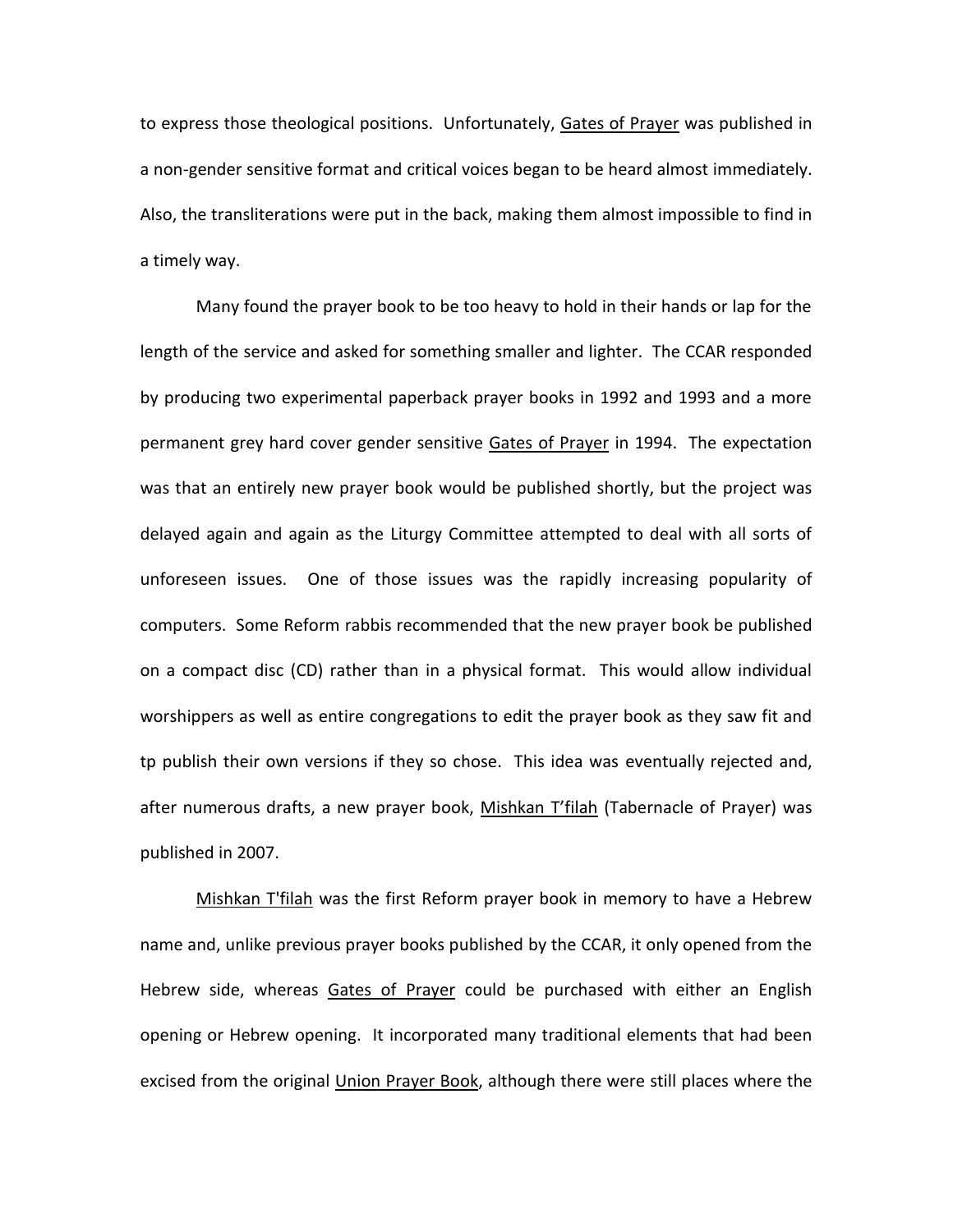liturgy differed from the Orthodox prayer book, either because of theological differences or for purposes of brevity. Despite considerable concern that the early drafts of the new prayer book were rather poor, response to the final draft was enthusiastic and the entire first printing was soon sold out.

Outreach was another revolutionary development in American Judaism that was pioneered by the Reform movement. In December 1978, UAHC President Alexander Schindler called for a sustained effort to reach out to the unaffiliated and particularly the growing number of Jews who had intermarried. Arguing against the norms of the times, Schindler said that intermarriage did not necessarily mean that a couple was lost to the Jewish community ("Not by Birth Alone: The Case for a Missionary Judaism," Alexander M. Schindler, from D. E. Kaplan, ed., Contemporary Debates in American Reform Judaism: Conflicting Visions [2001]). This led to an extensive effort to welcome interfaith couples as well as converts, now referred to as "Jews-by-choice".

As more intermarried couples began raising children, the question of how to treat the offspring of Jewish fathers and gentile mothers became more acute. On March 15, 1983, the Central Conference of American Rabbis (CCAR) passed a resolution prepared by the CCAR Committee on Patrilineal Descent entitled "The Status of Children of Mixed Marriages." The CCAR resolution stated that "we face, today, an unprecedented situation due to the changed conditions in which decisions concerning the status of the child of a mixed marriage are to be made." The opening sentence of the resolution read, "The purpose of this document is to establish the Jewish Status of the children of mixed marriages in the Reform Jewish community of North America."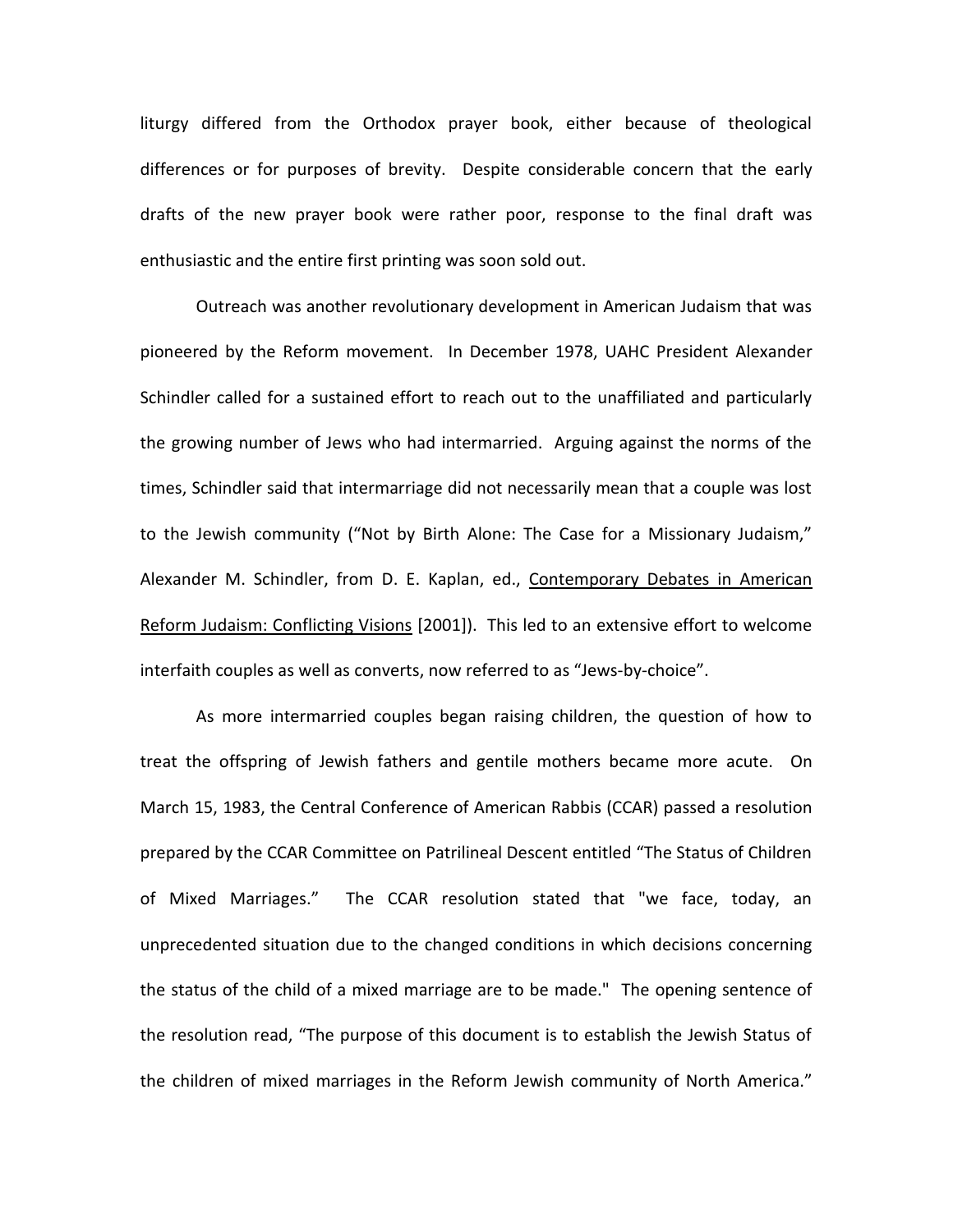There was a great deal of controversy about this resolution, both before and after its adaptation. Some saw it as a radical and unwarranted departure from tradition, while others hailed it as a revolutionary breakthrough. The sheer numbers of children of such unions make patrilineal descent an essential element of Reform outreach and many within the Conservative movement believe that they need to adopt a similar approach as soon as possible.

The Reform movement also moved toward the full acceptance of gays, lesbians, bisexuals, and transgendered individuals. In 1990, the Hebrew Union College began admitting openly gay and lesbian students to their rabbinic program. In 1996, the CCAR passed a resolution supporting the rights of homosexual couples to a civil marriage, and in 2002 it supported the rights of rabbis to officiate at same-sex commitment ceremonies.

A new theological platform for Reform Judaism was approved in 1999 at the CCAR annual conference in Pittsburgh, where the original classical Reform Pittsburgh Platform had been endorsed in 1885. The new platform reintroduced many traditional religious concepts and rituals (R. N. Levy, A Vision of Holiness: The Future of Reform Judaism [2005]). Although these were presented as options that could be evaluated rather than as commandments that had to be observed, their inclusion was a clear indication of the Reform movement's increasing return to many traditional Jewish practices (M. Washofsky, Jewish Living: A Guide to Contemporary Reform Practice [2001]). On the other hand, the Reform movement has also accepted new definitions of Jewish identity and religious fidelity, such as patrilineal descent (D. E. Kaplan, American